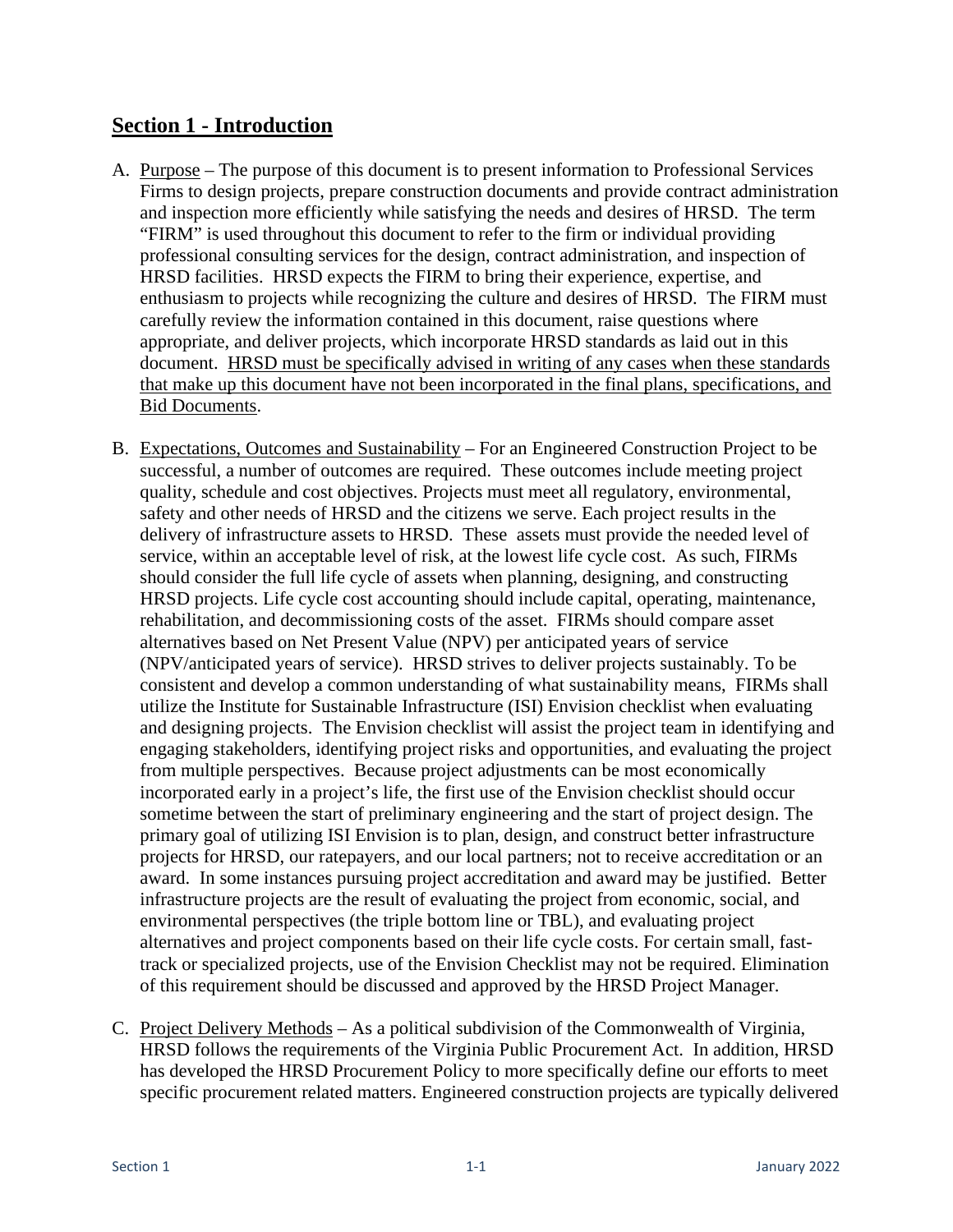using a Design-Bid-Build method, however HRSD has the authority to use alternative forms of project delivery if certain procedures and requirements are followed. Alternative (or Collaborative) delivery methods including: Construction Management, Job Ordering Contracting and Design-Build are evaluated on a case by case basis and must be approved by HRSD Commission for each each project prior to starting an Alternative Delivery method.

These Design and Construction Standards were first developed when the traditional Design-Bid-Build project delivery was the recognized means of accomplishing HRSD's capital program. Although HRSD has adopted forms of alternate or collaborative project delivery, these Standards still are primarily to provide FIRMs guidance on preparation of Bid Documents for Design-Bid-Build project delivery and to provide expectations for the FIRM throughout the life of these delivered projects. Sections of these Standards may be appropriate for Design-Build (DB) project delivery and Construction Management (CM) project delivery with permission from the responsible HRSD Project Manager. FIRMs must exercise caution when using these Standards and providing or referencing these Standards for DB project delivery to properly balance between prescriptive, performance, and preference elements.

- D. Distribution This document is incorporated by reference into all HRSD Professional Services Agreements for the design and construction of HRSD facilities. This document is posted on the HRSD web site at [www.hrsd.com](http://www.hrsd.com/)
- E. Preparation of Design Documents HRSD employs numerous FIRMs for technical assistance in the preparation of design documents. Each of these FIRMs bring unique expertise to the design effort. These differences result in new ideas and methods for both the design and implementation of HRSD's Capital Improvement Program. Although HRSD has some specific preferences for certain aspects of the design, much of the procedures, details and technical information required for the project should be determined by the FIRM. The following information is an overview of some of the general requirements required by HRSD for the preparation of design documents.
	- 1. General Requirements
		- a. Vertical construction projects (pump stations, pressure reducing stations, treatment plants, wet weather storage tanks, and administrative buildings) are to be designed in a 3-D CADD format as approved by HRSD Project Manager that can be viewed and reviewed by HRSD staff with non-licensed viewer software packages and are compatible with BIM use. HRSD may request additionally that these 3-D models support both virtual reality (VR) and augmented reality (AR) for design reviews. The FIRM shall continue to incorporate changes proposed by the Contractor during submittal reviews and Change Proposals to confirm that alternate equipment, materials, and changes from the FIRM's developed Bid Documents will not cause further conflicts. The final 3-D design files are also to be delivered to HRSD in their native software format unless otherwise requested.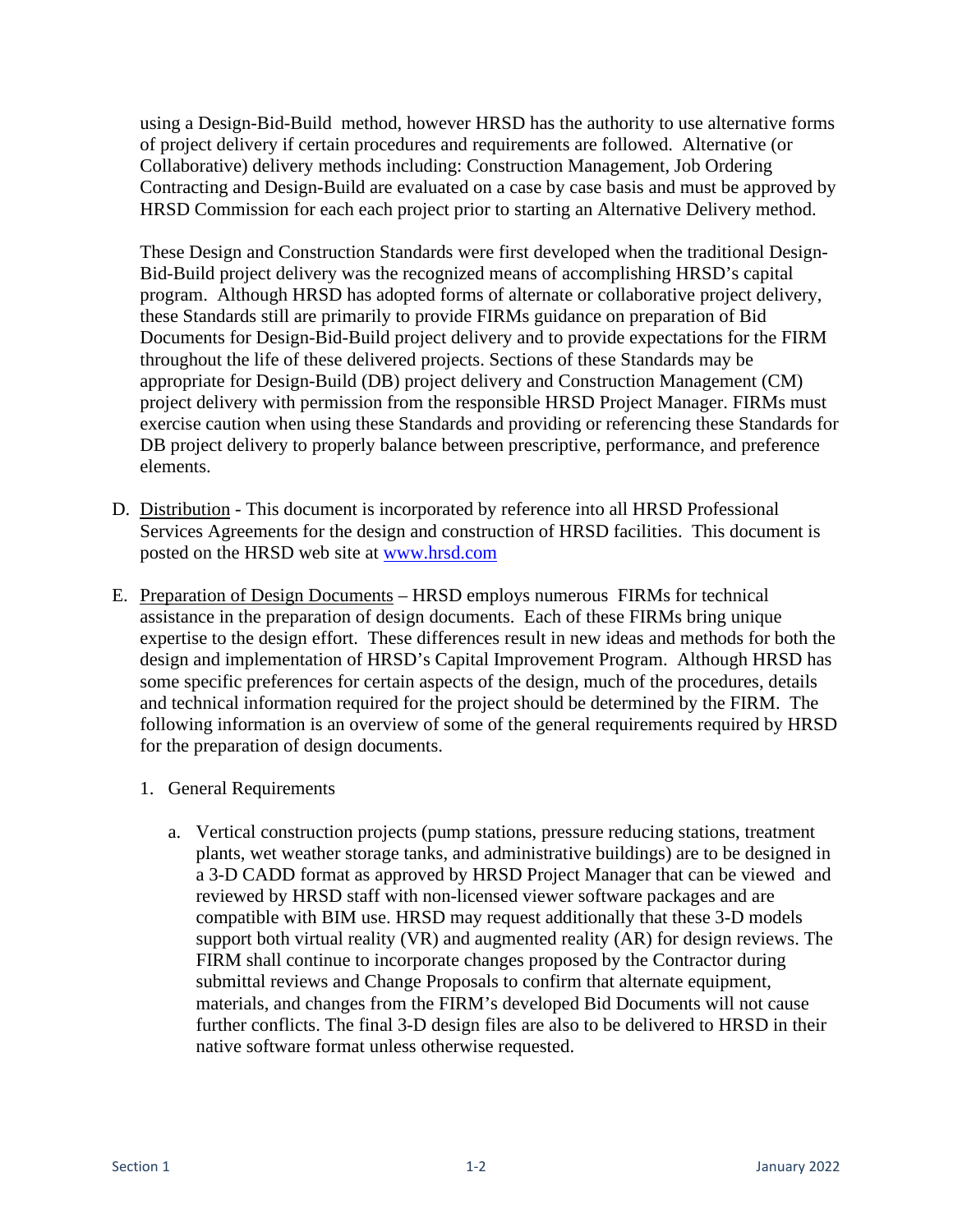- b. Total project cost estimates should be provided listing design, construction, land acquisition, wetlands mitigation and all other anticipated project costs. Costs should also include necessary contingencies and these contingencies should be clearly defined. Along with each developed and published project or construction cost estimate by the FIRM, the ENR Construction Index of the month the estimate was prepared shall be documented in the footnote of the published cost estimate.
- 2. Study and Preliminary Engineering Report (PER)
	- a. Studies and PERs should clearly state the purpose, goals and assumptions used in preparation of the document.
	- b. The PER should include an Executive Summary in the front of the document. The Executive Summary should include a brief overview of the project, recommendations, all project costs (design, construction, property acquisition, etc.) and schedule to implement the work. The Executive Summary should be limited to approximately five (5) pages. The PER should consider alternates for the the various systems, processes and equipment to be included in the final design. Materials of construction for the significant items of construction should also be included. A thoughtful method of comparing various alternatives is needed with specific recommendations.
	- c. Large amounts of data or other technical information should be included in an appendix with a summary of the information included in the text of the document.
	- d. Studies and PERs must be provided in an electronic PDF format for ease of use by HRSD. Paper copies may also be required and the quantity of those is project specific.
	- e. Specific requirements for the technical aspects of the study or PER will be included in the Professional Services Agreement.
	- f. PERs should be prepared in compliance with the Commonwealth's Sewage Collection and Treatment (SCAT) Regulations.
	- g. Depending on the type of project, HRSD has an expectation and process for incorporating architectural features and landscaping into site rehabilitation and both new and rehabilitation of vertical projects (pumping stations, pressure reducing stations, wet weather storage tanks, administration buildlings, and certain treatment plant facilities). Specifics regarding these architectural guidelines and HRSD's Architectural Review Committee's role in the PER and Design phases is included in Section 2 – Architectural and Landscaping Design and Review Process.
- 3. Project Manual (Contract Requirements, Technical Specifications and Construction Drawings)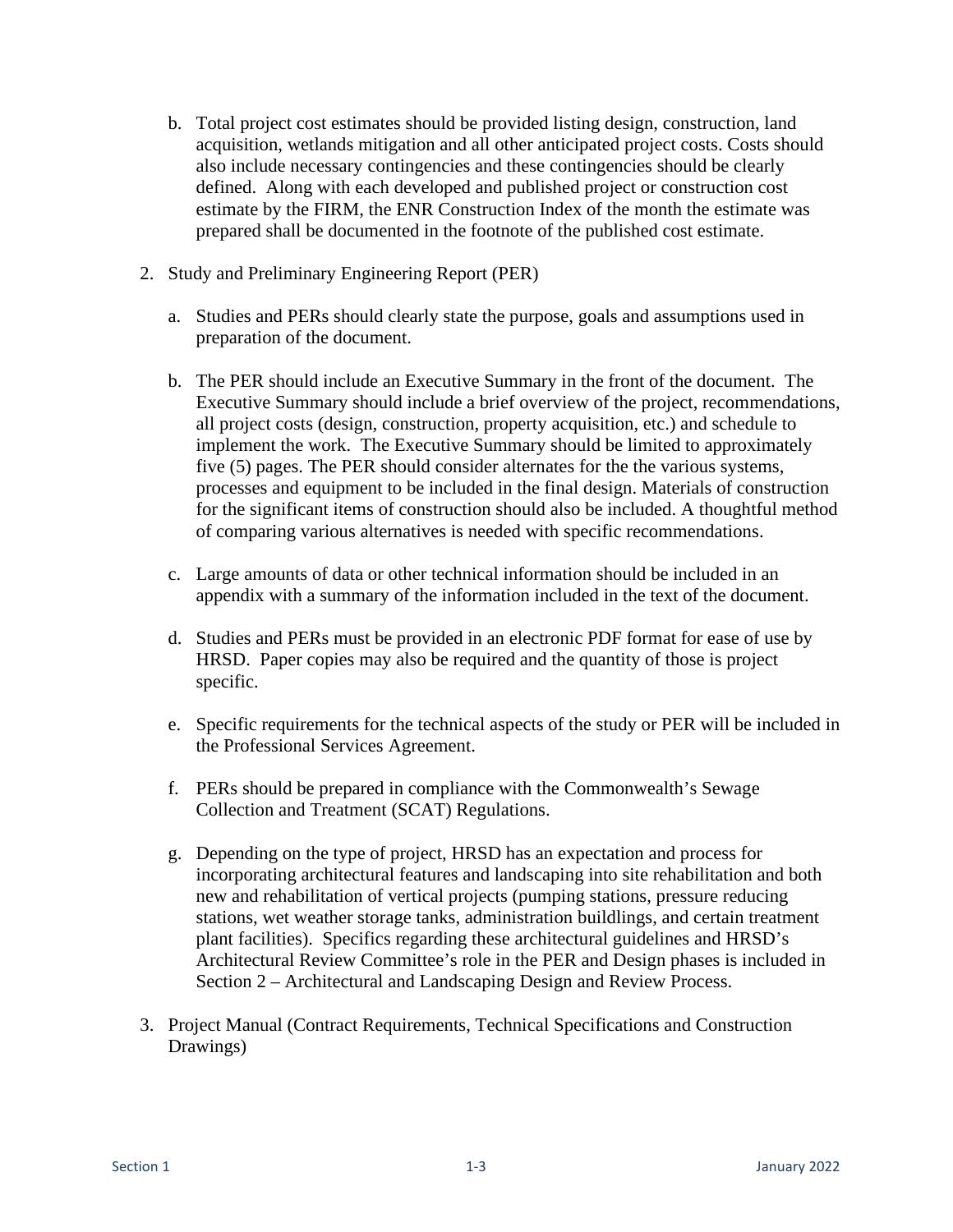- a. The FIRM should prepare the Project Manual in accordance with this document and all state and local regulatory requirements. The Project Manual should generally be organized as follows:
	- Volume 1: Construction Contract Requirements and Technical Specifications
	- Volume 2: Construction Drawings
	- Volume 3: Other documents as required
- b. The documents used for regulatory approval and for construction bidding must be sealed and signed by a Professional Engineer or Architect licensed in the Commonwealth of Virginia.
- c. The type of media and method used for the distribution of the Project Manual shall be agreed upon by HRSD and the FIRM prior to finalization of the design documents.
- d. Specific requirements for the technical aspects of the Project Manual are described further in this document and will be included in the Professional Services Agreement.
- e. Project and construction cost estimates during plan development shall be as described above in Paragraph E.1.b. of this section.
- F. Common Historical Issues in the Design and Construction Phase HRSD has routinely encountered a number of recurring issues in both the design and construction phases of projects. Some of these relate to HRSD preferences that may differ from the FIRM's or industry's normal practices. These are summarized below by design and construction phase.
	- 1. Design Phase
		- a. Specification sections were included in the Bid Documents that are not applicable to the specific project.
		- b. Plans and specifications were not well coordinated.
		- c. The general intent is that existing HRSD drawings are to be reviewed and all pertinent information included on current project drawings so that these drawings represent the complete picture of the HRSD facility in the areas covered.
		- d. Suggested sequences of construction to ensure maintenance of plant operations (MOPO), pipelines and pumping stations were not prepared or carefully considered.
		- e. Technical specifications were not coordinated with HRSD standard front end documents. Do not repeat in the technical specifications items that are covered in the front end documents.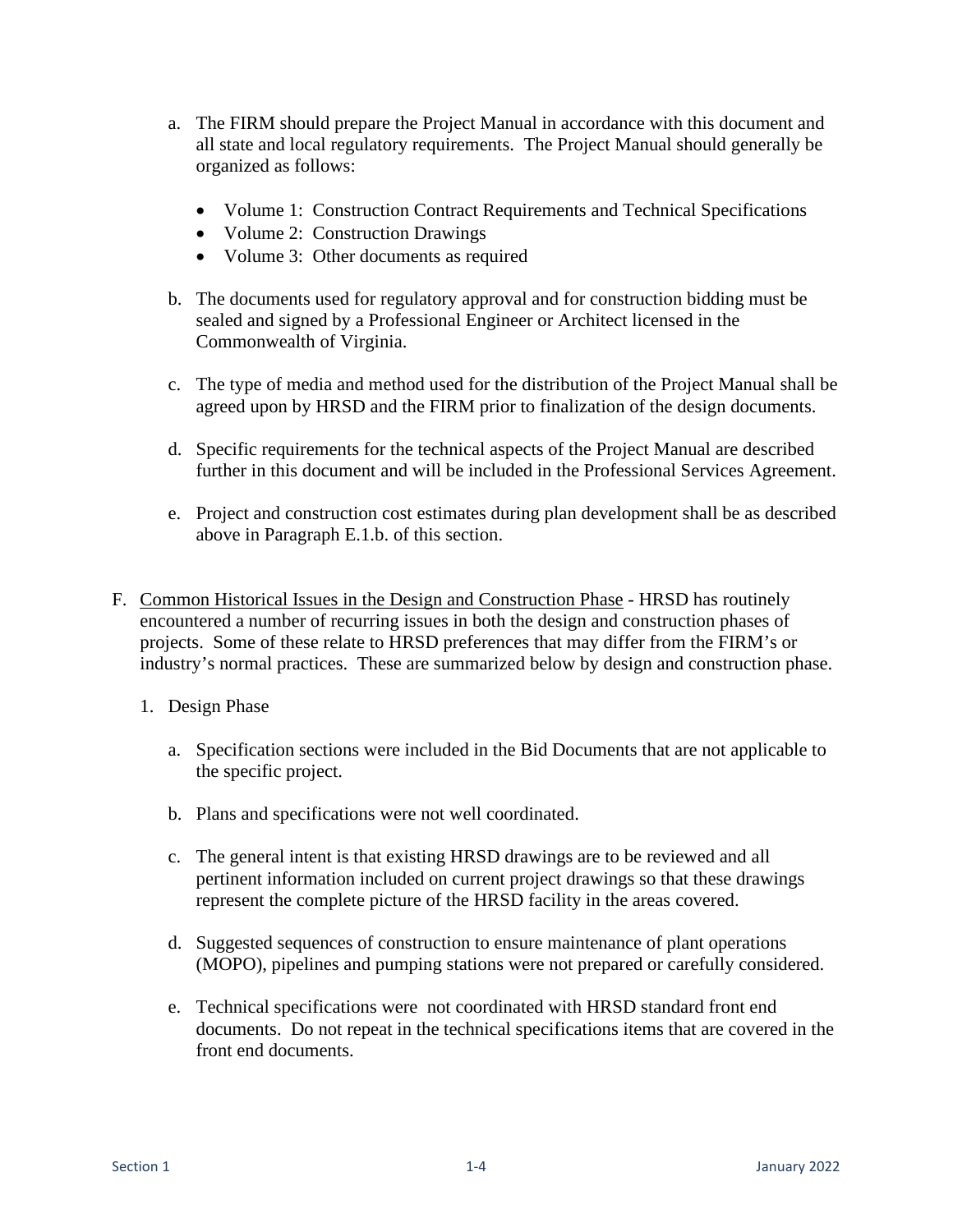- f. A consistent format (font, page numbering, paragraph numbering, etc.) was not used throughout the technical specifications.
- g. Existing field conditions were not verified at final design stage, resulting in conflicts.
- h. Location of piping and appurtenances such as air release valves and isolation valves in busy intersections needs to be considered for maintenance and operation access.
- i. Access for sampling or maintenance of equipment needs to be considered at treatment plants, pump stations, covered tanks and other facilities.
- j. Lack of consideration of how the project will negatively impact the public (noise, odors, access, etc.)
- 2. Construction Phase
	- a. FIRM's submittal reviewers were not carefully checking that Contractor submittals were in full compliance with the Bid Documents, and the approved products and materials do not result in conflicts with other aspects of the physical space or other aspects of the Contract Documents.
	- b. Field personnel (FIRM's representative) did not have a copy of nor were familiar with plans, specifications and approved shop drawings / submittals.
	- c. Field personnel did not check materials received against approved shop drawings / submittals.
	- d. Field personnel used personal experience, not plans and specifications, when considering changes, answering questions, etc.
	- e. Field personnel relied on Locality / VDOT or other agency inspectors for contract item compliance when either the locality or VDOT was administering the construction contract that included impacts on HRSD facilities.
	- f. Field personnel relied on Contractor's record drawing keeping and failed to closely monitor progress and field changes. Field personnel should keep their own record drawing information and frequently review Contractor's record drawings.
	- g. FIRM failed to prepare independent cost estimates for use in verifying/negotiating changes with Contractor.
	- h. Field personnel were unaware of special features for the project. Design personnel should brief field personnel on special features and participate in startup to ensure compliance with the specifications.